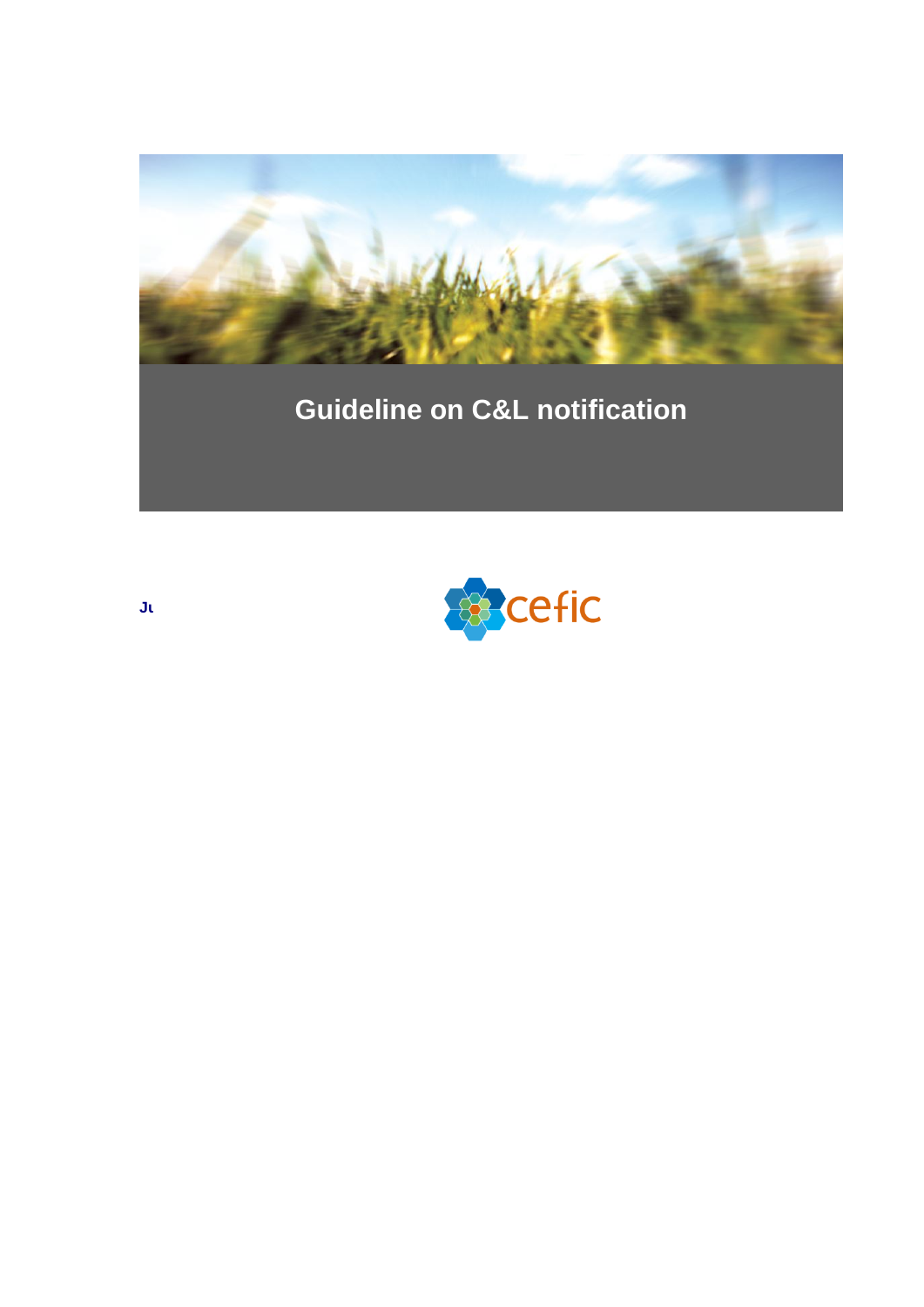# Introduction : *CLP Regulation 1272/2008 and obligation* (who ? what ? when ?)

*"CLP" or " the CLP Regulation " stands for Regulation (EC) N0 1272/2008 on classification, labelling and packaging of substances and mixtures, amending and repealing Directives 67/548/EEC and 1999/45/EC, and amending Regulation (EC) N° 1907/2006 (REACH). It implements the second edition of the United Nations Globally Harmonised System of Classification and Labelling (GHS) into EU law.* 

*The CLP Regulation came into force on January 2009. It will replace Dangerous Substances Directive 67/548/EEC (DSD) and Dangerous Preparations Directive 1999/45/EC (DPD) in a stepwise approach during a transitional period. On 1 June 2015, both directives will be fully repealed.* 

*One major novelty of the CLP Regulation is the transfer of the Classification and Labelling Inventory from Title XI of REACH to Title V, Chapter 2 of CLP.* 

CLP requires that information on substance identity and classification and labelling ("C&L") of a substance should be notified to ECHA, the so called "C&L Notification". ECHA will include this information in a database, called the Classification and Labelling Inventory.

The notification applies to substances placed on the market on or after 1 December 2010. The deadline for notifying to the inventory is one month after they have been placed on the market.

For substances placed on the market on 1 December 2010 itself, the notification is in practice due on 3 January 2011, because 1 January 2011 will be a Saturday and 2 January a Sunday. It is possible to voluntarily notify before 1 December 2010.

For substances placed on the market after 1 December 2010, the one month period is calculated from the date they are placed on the market after 1 December 2010.

ECHA advises prospective notifiers that the period from 24 December 2010 to 2 January 2011 will be an official holiday for the Agency. ECHA recommends that, where possible, a notification is submitted before 24 December 2010, as this would allow discussions for technical problems with the submission tool to be resolved in a timely manner.

N.B.: proposals for harmonised classification and labelling cannot be done via a C&L notification; therefore, this is not addressed in this Guideline.

## *I. WHO? (Source[: http://echa.europa.eu/reachit/inventory\\_notification/notification\\_who\\_en.asp](http://echa.europa.eu/reachit/inventory_notification/notification_who_en.asp)*)

A Legal Entity ("the notifier") has to notify a substance to the Classification & Labelling (C&L) Inventory in cases where it is **placing the substance on the market** and either:

- **Manufactures** the substance and it is subject to **registration** under the REACH Regulation; or
- **Imports** the substance and it is subject to **registration** under the REACH Regulation; or
- **Manufactures or imports** the substance and it is **classified as hazardous, irrespective of the quantity;** or
- **Imports a mixture which contains the substance** that is **classified as hazardous** and is present above the relevant concentration limit, which results in the classification of the mixture as hazardous according to the CLP Regulation; or
- **Imports** an article containing substances which are subject to registration under Article 7 of the REACH Regulation

#### *II. WHAT? <i>(Source:http://echa.europa.eu/reachit/inventory\_notification/notification\_what\_en.asp)*

Each notification should include:

 $\triangleright$  Name and contact details of the notifier: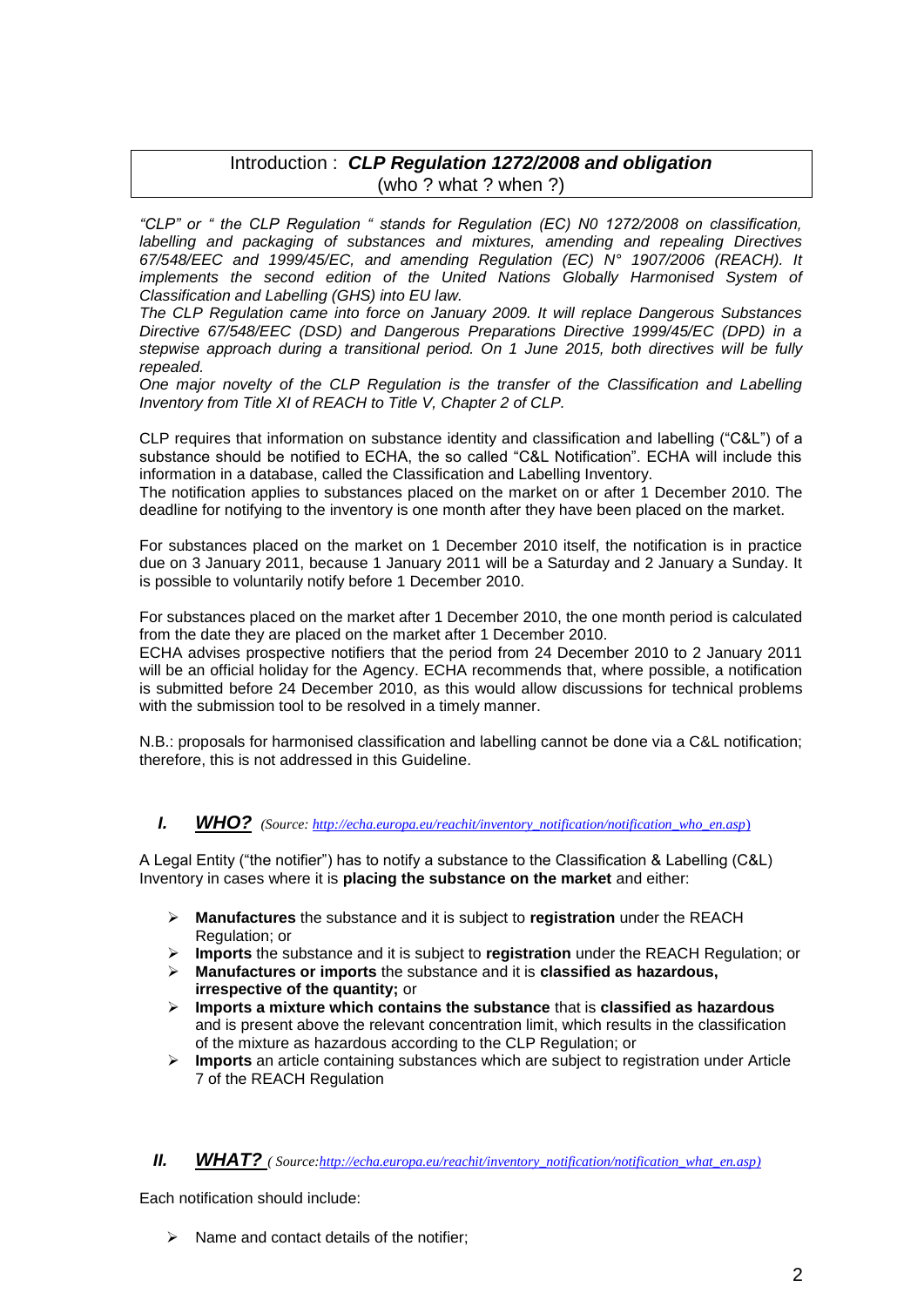- $\triangleright$  Identity of the substance, including name<sup>1</sup> and other identifiers, information related to molecular and structural formula, composition, nature and amount of additives;
- Classification of the substance according to the CLP criteria;
- Reason for "no classification" in case the substance is classified in some but not all hazard classes or differentiations indicating whether this is due to
	- **lack of data.**
	- inconclusive data, or
	- data which is conclusive for non-classification;
- $\triangleright$  Specific concentration limits or M-factors, where relevant, including a justification for setting them; and
- $\triangleright$  Label elements, including hazard pictograms, signal words, hazard statements and any supplemental hazard statements.

#### *III. WHEN? (Source: [http://echa.europa.eu/clp/clp\\_regulation/transition\\_en.asp\)](http://echa.europa.eu/clp/clp_regulation/transition_en.asp)*



The notification applies to substances placed on the market on or after 1 December 2010. The deadline for notifying to the inventory is one month after they have been placed on the market.

For substances placed on the market on 1 December 2010 itself, the notification is in practice due on 3 January 2011, because 1 January 2011 will be a Saturday and 2 January a Sunday. It is possible to voluntarily notify before 1 December 2010.

For substances placed on the market after 1 December 2010, the one month period is calculated from the date they are placed on the market after 1 December 2010.

 $\overline{a}$ 

discussions are ongoing with authorities and the Guidance is planned to be updated as soon as possible. This claim of confidentiality would only be possible via the IUCLID tool (see below).

<sup>1</sup> Regarding the claim of confidentiality for the disclosure of IUPAC name (potential CBI issues),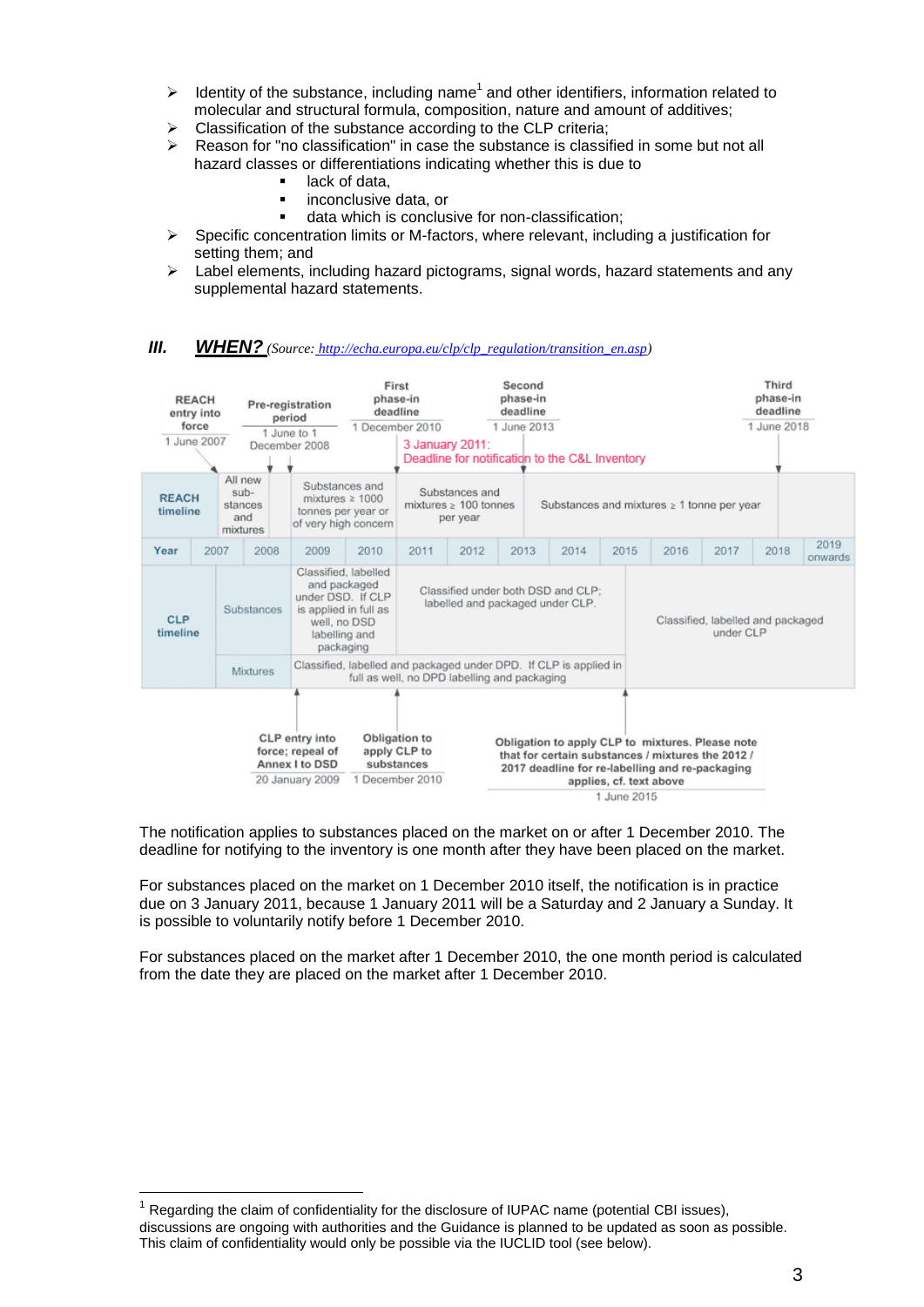# *C&L NOTIFICATION* (THE "PROCEDURE")

*Source: http://echa.europa.eu/reachit/inventory\_notification/notification\_how\_en.asp*

The notification file can only be submitted electronically via the REACH-IT portal on the ECHA website. A Legal Entity must first sign up in REACH-IT and create an account to be able to submit a notification.

**IMPORTANT point**, with further description below: a Legal Entity has to prepare a notification file (in .xml or .i5z format, comparable to .doc format for Microsoft Word document), using one of the three tools available (IUCLID 5 / BULK / ONLINE, see below). When this notification file is ready, the Legal Entity submitting the notification file can submit it EITHER only for its own Legal Entity, OR on behalf of a Group of Manufacturers / Importers (see below).

# *Step 1***: Creation of an account in REACH-IT [\(https://reach](https://reach-it.echa.europa.eu/reach/public/welcome.faces)[it.echa.europa.eu/reach/public/welcome.faces\)](https://reach-it.echa.europa.eu/reach/public/welcome.faces).**

In order to create an account, the procedure to be followed is available at: [http://echa.europa.eu/reachit/createaccount-it\\_en.asp](http://echa.europa.eu/reachit/createaccount-it_en.asp)

Where the Legal Entity already has an account, it is not necessary to create a new account for the purpose of notification.

# *OPTIONAL, Step 2***: Group functionality - Creation of a notification group (so called "group of Manufacturers / Importers or Group of MI")**

The notifiers may also form a **group of manufacturers and/or importers** and notify as a group their agreed classification and labelling to the Inventory. This step is not compulsory.

The group of MI can be created either directly in REACH-IT or using an off-line tool. (Group creator, available after agreement of terms and conditions at [tools download\)](http://echa.europa.eu/reachit/inventory_notification/tools_download_en.asp)

# *Step 3***: Preparation of the C&L notification file**

A Legal Entity can use one of the following tools to prepare its C&L notification file:

#### *A. IUCLID 5.*

A Legal Entity can specify all the requested information in IUCLID 5 [\(IUCLID 5 website](http://iuclid.echa.europa.eu/) is the access point to download the software), and create a C&L notification dossier in IUCLID. The notification file will, with this tool, be in the **.i5z** format.

- $\triangleright$  IUCLID 5 allows the Legal Entity to include more than one composition for the same substance (e.g. due to different impurity profiles) and link each composition to a specific classification and labelling. *Note that each notifier can submit only one notification per substance and this is the only tool where you can submit several compositions for one substance.*
- $\triangleright$  Previous users of IUCLID 5 may find this practical.
- Also practical for those intending to submit a registration under REACH (e.g. for the registration deadlines in 2013 or 2018)

#### *B. BULK*.

A Legal Entity can create a bulk XML file containing more than one C&L notification.

The bulk XML file can be created either using the Excel tool or by using the XML schema (available after agreement of terms and conditions at **tools download**). The notification file will, with this tool, be in the **.xml** format.

 $\triangleright$  The bulk XML file allows the Legal Entity to submit notification information for several or a large number of substances defined by their EC or CAS number in a single file.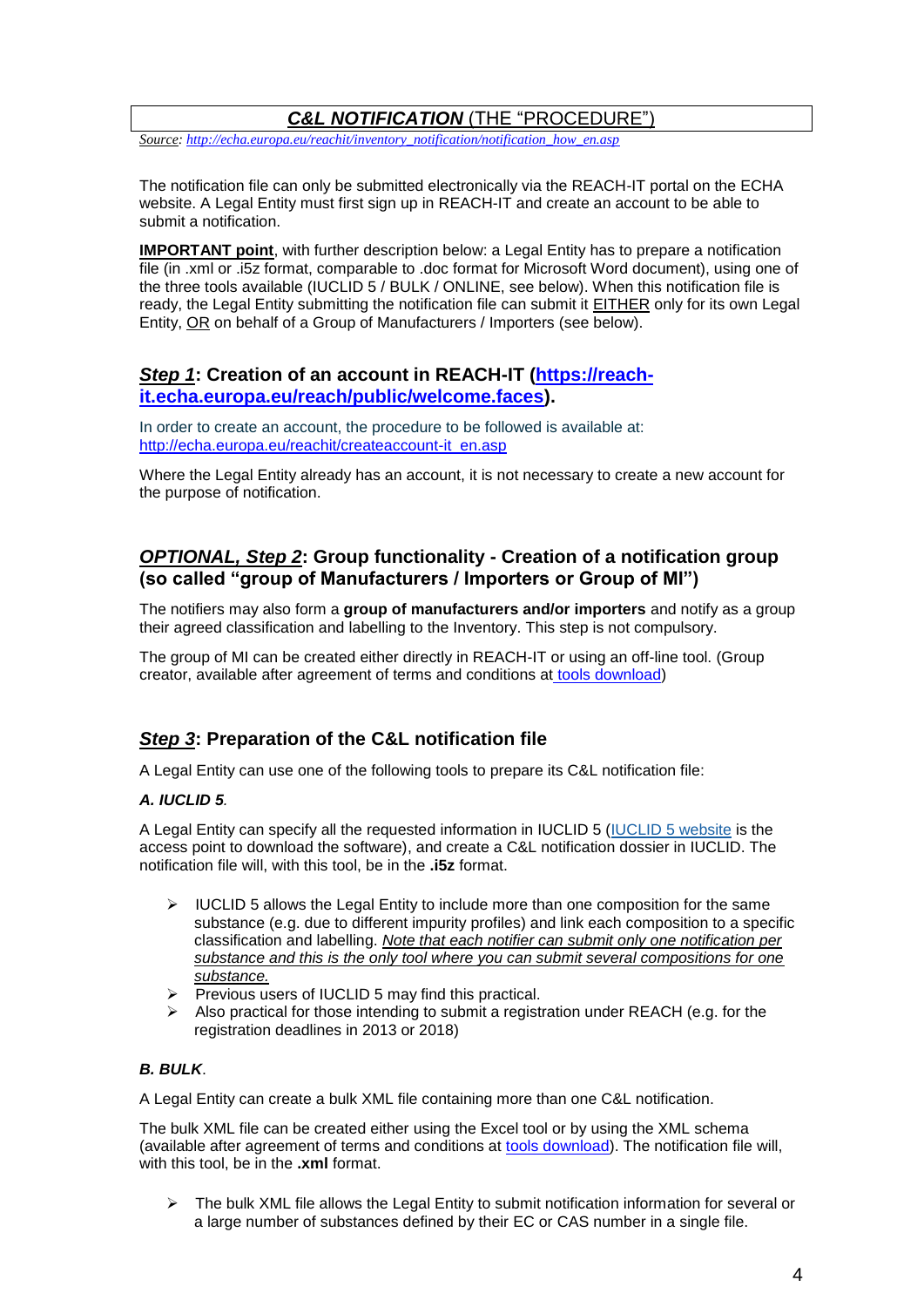*XML bulk submission can only be used when each substance is identified either by CAS or EC number and identified by one composition only*. In addition, no M-factor or SCL can be set, if it is not already specified in Annex VI to the CLP Regulation for the substance to be notified.

# *C. ONLINE*.

A Legal Entity can manually enter the required data in REACH-IT *(available since May 31st 2010).*

- $\triangleright$  If the Legal Entity only needs to notify a few substances and is not currently using IUCLID 5, an online notification via REACH-IT could be your preferred option.
- $\triangleright$  This option could be practical for SMEs.

Overview of the limitations / specific features per tool available:

| <b>Limitations / Specific</b><br>feature                                                           | <b>IUCLID 5 tool</b> | <b>Bulk tool</b> | On-line tool |
|----------------------------------------------------------------------------------------------------|----------------------|------------------|--------------|
| More than one<br>composition for the<br>same substance in the<br>notification file                 | X                    |                  |              |
| More than one<br>substance in the<br>notification file                                             |                      | X                |              |
| Substance <b>NOT</b><br>identified by an EC or<br><b>CAS</b> number                                | X                    |                  | X            |
| Set of M-factor or<br><b>SCL, if not already</b><br>specified in Annex VI<br>of the CLP Regulation | X                    |                  | X            |
| "I agree to an<br>already submitted<br><b>C&amp;L</b> " box ticking<br>concept                     |                      |                  | X            |

# *Step 4: Submission of the C&L notification file in REACH-IT*

- > Having prepared the C&L notification dossier file, the Legal Entity can submit it to ECHA via REACH-IT [\(https://reach-it.echa.europa.eu/reach/public/welcome.faces\)](https://reach-it.echa.europa.eu/reach/public/welcome.faces).
- $\triangleright$  In REACH-IT, the notifier will be guided through dedicated pages to submit his/her C&L notification file. During the submission of the notification file, the Legal Entity will be asked whether it submits the notification:
	- o on its own, or
	- o on behalf of a Group of Manufacturers or Importers ( MI ) . Later in the
	- document, the Legal Entity notifying on behalf of a Group of MI is named as the "Group Notifier"

The following Manuals, available on the ECHA website, give further information:

- [Data Submission Manual part 12](http://echa.europa.eu/doc/reachit/data_submission_manual_12_c&l.pdf) (DSM)**:** How to prepare and submit a C&L notification using IUCLID?
- [Industry User Manual part 15](http://echa.europa.eu/doc/reachit/industry_user_manual/reachit_group_mi_en.pdf)**:** Manage your group of Manufacturers or Importers
- [Industry User Manual part 6](http://echa.europa.eu/doc/reachit/industry_user_manual/reachit_dossier_submission_en.pdf)**:** section 3.1.2.5 is related to submission of I5 C&L notification

Those manuals are available in the 22 EU languages.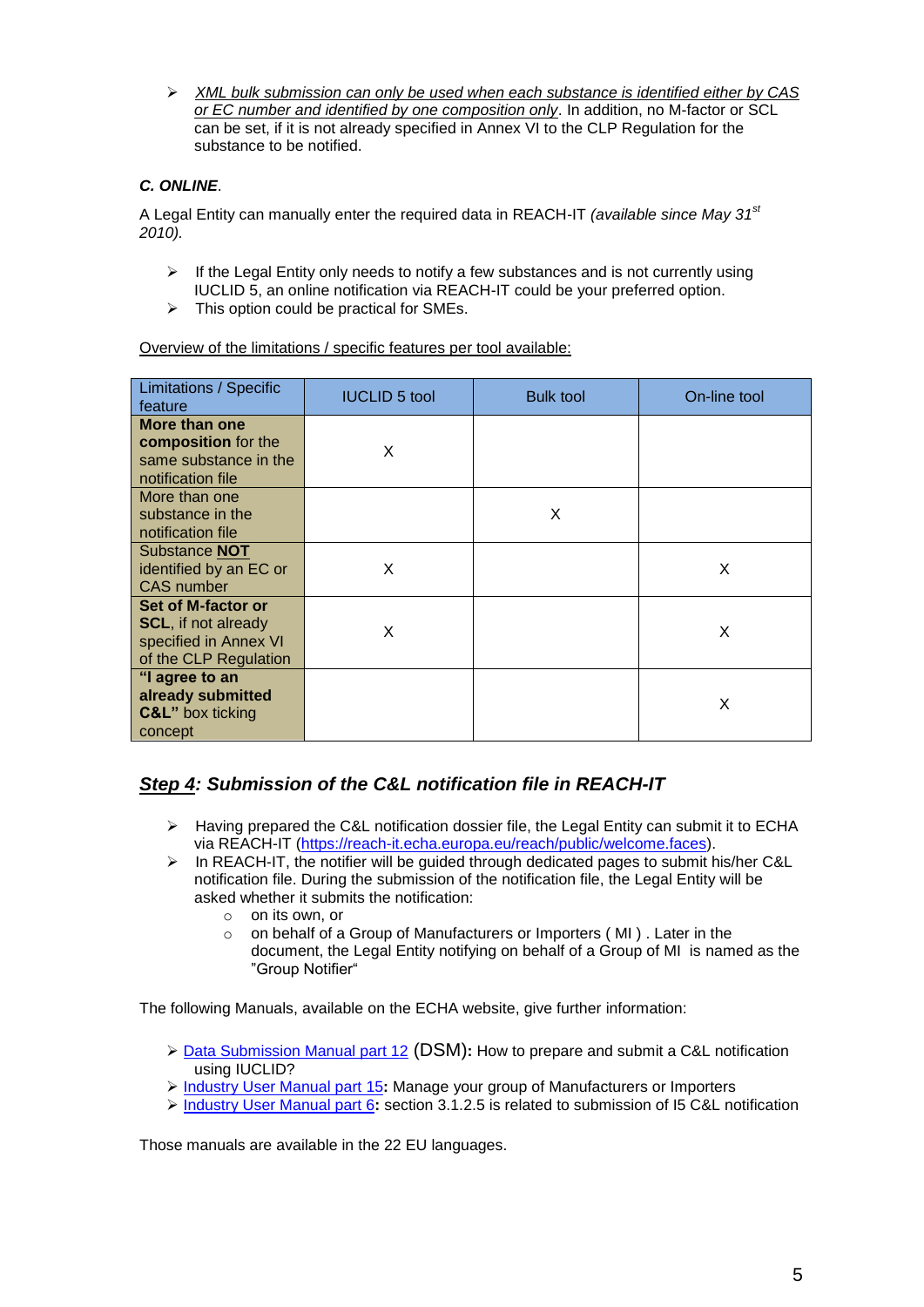# *C&L Notification Submission reports*

The CLP Regulation doesn't describe the IT process and the documents the notifiers would receive after having submitted their notification to ECHA. However, the CLP Regulation, *Article 46, on* **Enforcement and Reporting,** states that **"***Member States shall take all necessary measures, including maintaining a system of official controls, to ensure that substances and mixtures are not placed on the market, unless they have been classified, labelled, notified and packaged in accordance with this Regulation"*.

In order to manage the processing of C&L notification in REACH-IT, ECHA created the concept of submission reports with Submission Number and Reference Number (see below): it is expected that these reports would allow notifiers to show compliance towards Member States Competent Authorities.

Two situations are possible:

# **A/ The submission is** *NOT* **done on behalf of a "Group of MI"**

For all notifications done, as soon as the submission in REACH-IT will be performed, **a Submission Report will be available in PDF format, downloadable in the REACH-IT message box**, to the L.E. notifying, with a Submission Number and Date. When the processing is finalised in ECHA, a reference number will be assigned in the Submission Report. If the "Bulk" tool was used, a reference number would be assigned to each of the Substance listed successfully notified.

# **B/ The submission is done on behalf of a "Group of MI"**

The same as above applies, especially, just *ONE Submission number is released* and it is the responsibility of the Legal Entity having submitted the notification on behalf of the group (Group Notifier) to distribute the information to the members of the Group.

There will be no different "reference number" assigned by substance successfully notified, for each Legal Entity part of the Group.

For example, if Legal Entities  $A / B / C / D / E$  are part of a Group, and a bulk notification file is created for Substances X / Y / Z, all the L.E.s will have the same unique submission number, and the same Reference Numbers for each substance successfully notified.

- So same Reference Number (e.g. 111) for substance X for the 5 L.E.s
- So same Reference Number (e.g. 222) for substance Y for the 5 L.E.s
- So same Reference Number (e.g. 333) for substance Z for the 5 L.E.s

Again, it is the responsibility of the Group Notifier to distribute the Submission Report, with all the Reference numbers, to the members of the Group

The user will also have be the possibility to download the information related to the C&L notifications he has submitted in .csv and .pdf formats (group composition + all the substances notified by a group).

For information, "fake reports" kindly provided by ECHA, are displayed below.

UC52: bulk notification + group of MI



UC13: bulk notification without group of MI



UC56: notification via IUCLID 5 + group of MI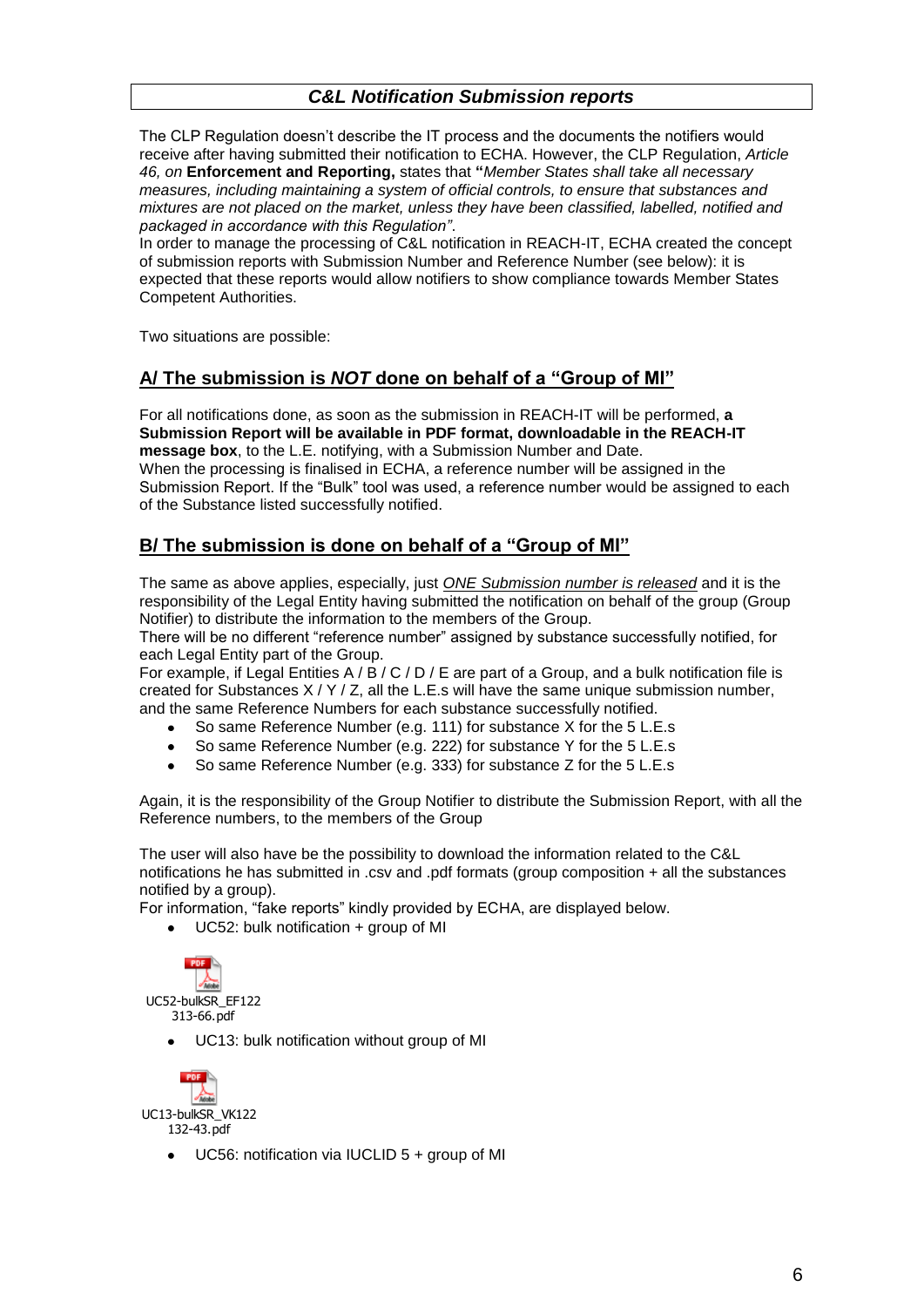

### **Important note:**

As the submission reports will contain companies' information that may be Confidential Business Information (CBI) (e.g. reveal supply chain information), the Group functionality is to be handled carefully.

How to prepare? Some suggestions …

For substances to be registered under the REACH regime before 30<sup>th</sup> November 2010, the C&L notification is done via the submission of the registration dossier. **The registration dossier should contain the C&L according to CLP**. If not and still based on DSD, an update of the registration is required without undue delay. This update does not entail the payment of a fee to ECHA.

For the other cases and in particular registrations after 1 December 2010, the (pre-)SIEFs may be a way to contact other Legal Entities interested in the same substance and agree on the C&L.

The submission of the notification on behalf of a Group could be used, the Legal Entities part of the Group being the (pre-)SIEF Members, keeping in mind the responsibility and actions to be done by the "Group Notifier ".

- Use of the Group Functionality
	- o This functionality may be of interest for companies with many Legal Entities, in order to make just one notification on behalf of several Legal Entities of the same company for one or several substances
	- o The submission of a notification on behalf of a group could also be used in other cases than the above case (e.g. members of a same SIEF, group of universities, laboratories)
	- The submission on behalf of a group means that all the Legal Entities of the Group listed agree on the C&L information prepared in the notification file. The special role of the "Group Notifier", as it has to distribute / share the Submission Report to the members of the Group and also the Reference Number(s) when these are available, suggests considering contractual arrangements. In that respect, it should be noted that REACH IT Industry User Manual Part 15 – Manage your Group of Manufacturers or Importers indicates in 2.2 (page 7 of version 1.0 ) that " (…) the members of a Group of MI shall fully document the basis on which they created their group of MI, and shall make available to the Competent Authorities and, on request, to the relevant Enforcement Authorities the documentation related to the creation of this group of MI together with the data and information on which C&L are based ".
- Use of the "BULK tool"
	- $\circ$  This tool is useful to make just one submission for many substances. There are however some limitations… (*XML bulk submission can only be used when each substance is identified either by CAS or EC number and identified by one composition only*. In addition, no M-factor or SCL can be set, if it is not already specified in Annex VI to the CLP Regulation for the substance to be notified).
- I am an SME…
	- o The simplest way to submit your notification would be the "online" tool.